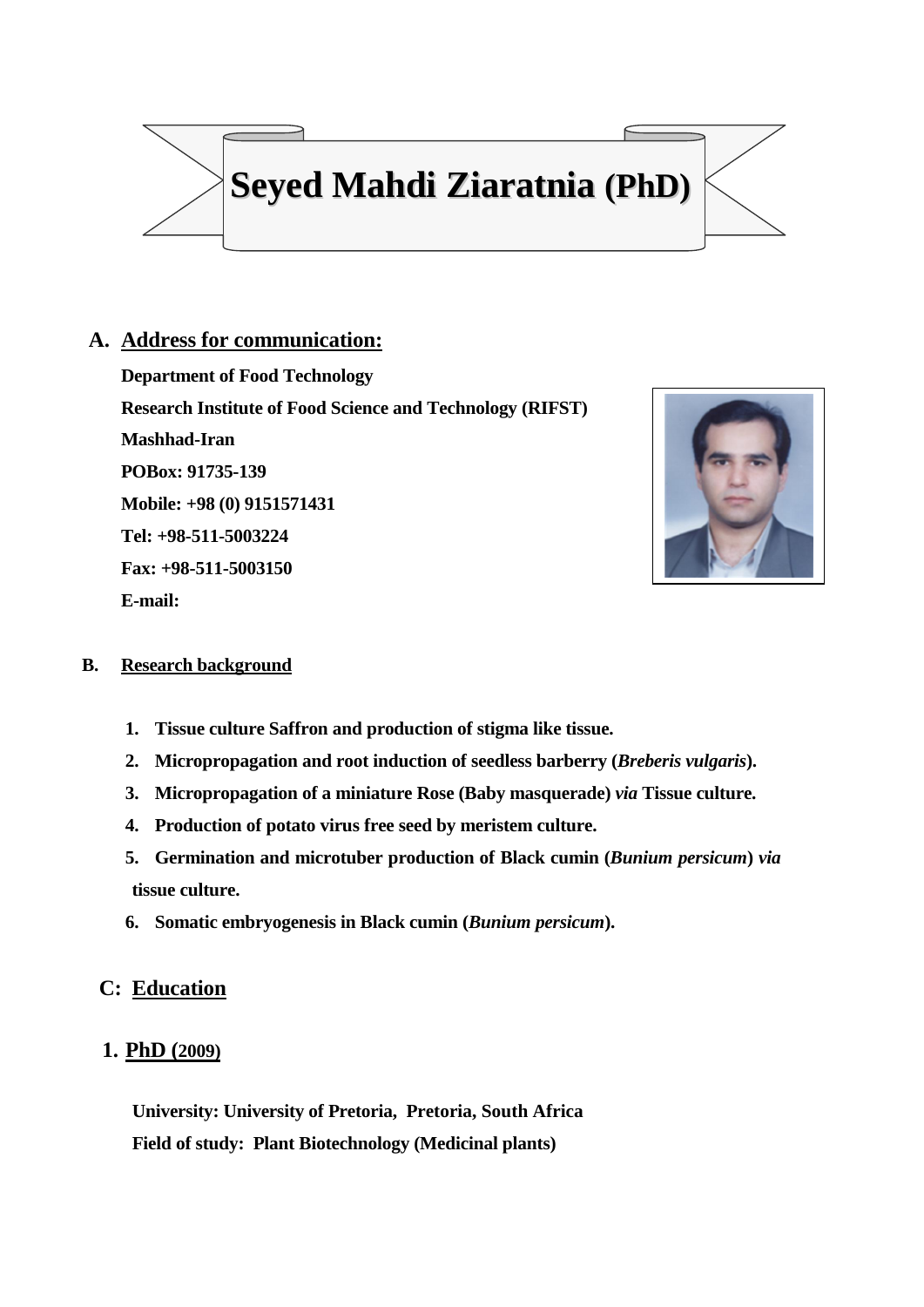**PhD thesis title: Identification and characterization of a novel phenolic compound and cinnamte 4-hydroxylase in** *Helichrysum aureonitens*

## **2. MSc. (1995):**

**University: University of Tarbiat Modarres, Tehran, Iran; Field of study: Biotechnology (Plant tissue culture) Master thesis title: Production of Potato Microtuber by** *In vitro* **Culture**

## **3. B.Sc (1991):**

 **University: University of Gillan, Rasht, Iran Field of study: Agronomy & Plant Breeding**

## **4. Research interests**

**According to my 16 years academic and research experience on tissue culture of different plants as well as experience on identification and isolation of an involved gene in flavonoids biosynthetic pathway, expression and purification of Cinnamate 4 hydrixylaze enzyme in the yeast expression system (***Pichia pastoris***) and isolation of a novel compound from one of the South African medicinal plants, I prefer to work on the following research fields.**

- **1. Cell and tissue culture of medicinal plants.**
- **2. Metabolic engineering to increase secondary metabolites in medicinal plants.**
- **3. Production of recombinant proteins in micro organisms for enzyme production.**

## **5. Current projects:**

- **1. Investigation on** *in vitro* **production of crocin using cell suspension cultures of saffron (***Crocus sativus***)**
- **2. Investigation on callus induction and establishment of cell suspension cultures of Black zira (***Bunium persicum***)**
- **3. Investigation on callus induction and establishment of cell suspension cultures of seedless Barberry (***Berberis vulgaris***)**
- **4. Investigation on callus induction and establishment of cell suspension cultures of Ceravia (***Carum carvi***)**
- **5. Investigation on callus induction and establishment of cell suspension cultures of Kelussia (***Kelussia odoratissima***)**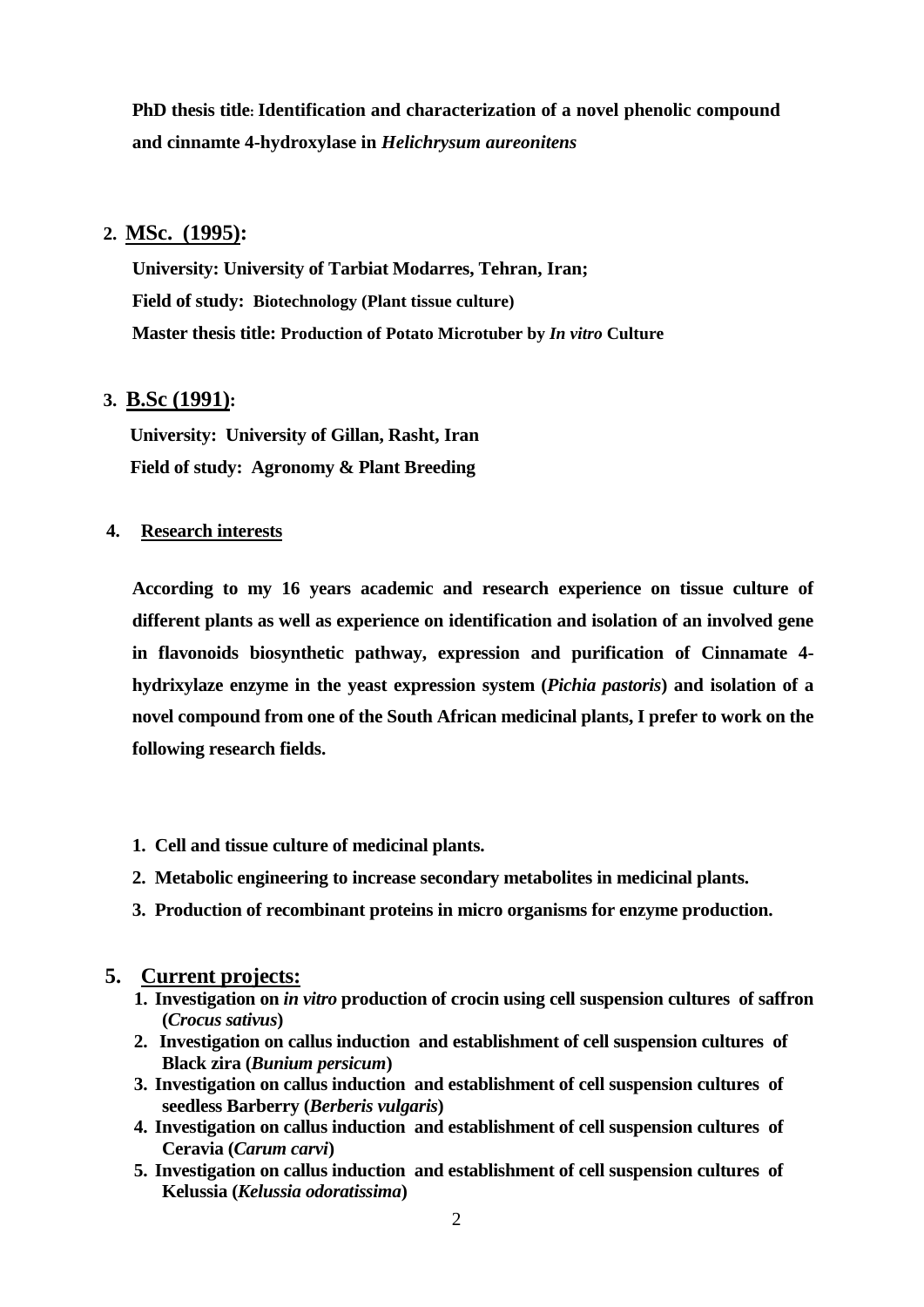## **6. Recent publications:**

- **1) Khosravinia, S., Ziaratnia, S.M., Bagheri, A.R., Marashi, S.H., 2013. The determination of suitable culture medium and hormone combinations for callus induction and cell suspension culture establishment of** *Bunium persicum* **(Boiss.) B. Fedtsch. Iranian Journal of Medical and Aromatic Plants. (Accepted).**
- **2) Khosravinia, S., Ziaratnia, S.M., Bagheri, A.R., Marashi, S.H., 2013. Investigation of inhibitory activity of cell extracts and comparison of it with the essential oils and seed extracts of** *Bunium persicum***. Journal of Research and Innovation in Food Science and Technology (Accepted).**
- **3) Ziaratnia, S.M., Mardani, H., Azizi, M., 2012. Application of in vitro cultures for germination and tuberization of black zira** *[Bunium persicum* **(Boiss.) B. Fedtsch.]. Journal of Research and Innovation in Food Science and Technology. (Accepted).**
- **4) Khosravinia, S., Ziaratnia, S.M., Bagheri, A.R., Marashi, S.H., 2012. Isolation and Identification of Scopoletin from Cell Suspension. Cultures of Black Zira (***Bunium persicum***). Crop Biotechnology, 2: 49-56.**
- **5) Khosravinia, S., Ziaratnia, S.M., Bagheri, A.R., Marashi, S.H., 2012. Comparison of Cuminaldehyde Contents from Cell Suspension Cultures and Seeds of** *[Bunium persicum* **(Boiss.) B. Fedtsch.]. Notulae Botanicae Horti Agrobotanici Cluj-Napoca, 4:49-54.**
- **6) Abdul-raoof Al-Shawkany,Mohammadreza Nasiri, Saeed Zibaee, Mojtaba Tahmasebi Pour, Seyed Mahdi Ziaratnia, Mohsen Fathi Najafi, Alireza Haghparast, Shahrokh Ghovvati, Seyyed Hassan Pourseyed and Mohammad Rashtibaf, 2012. Amino acid diversity of antigenic sites of Iranian type O footand- mouth disease virus. Journal of Cell and Molecular Research 3, 66-74.**
- **7) Al-Shawkany, A.R., Nasiri, M. R., Zibaee, S., Tahmasebi Pour, M., Ziaratnia, S.M., Fathi Najafi, M., Haghparast, A.R., 2012. Phylogenetic analysis of the 3C gene of type O foot-and-mouth disease virus field isolate Iran. Animal Sciences Journal (Pajouhesh & Sazandegi) 94:34-42.**
- **8) Ziaratnia, S.M., Lall, N., Kunert, K.J., 2009. Elicitation of 7-Methyljuglone in**  *Drosera capensis***. South African Journal of Botany 75, 97-103.**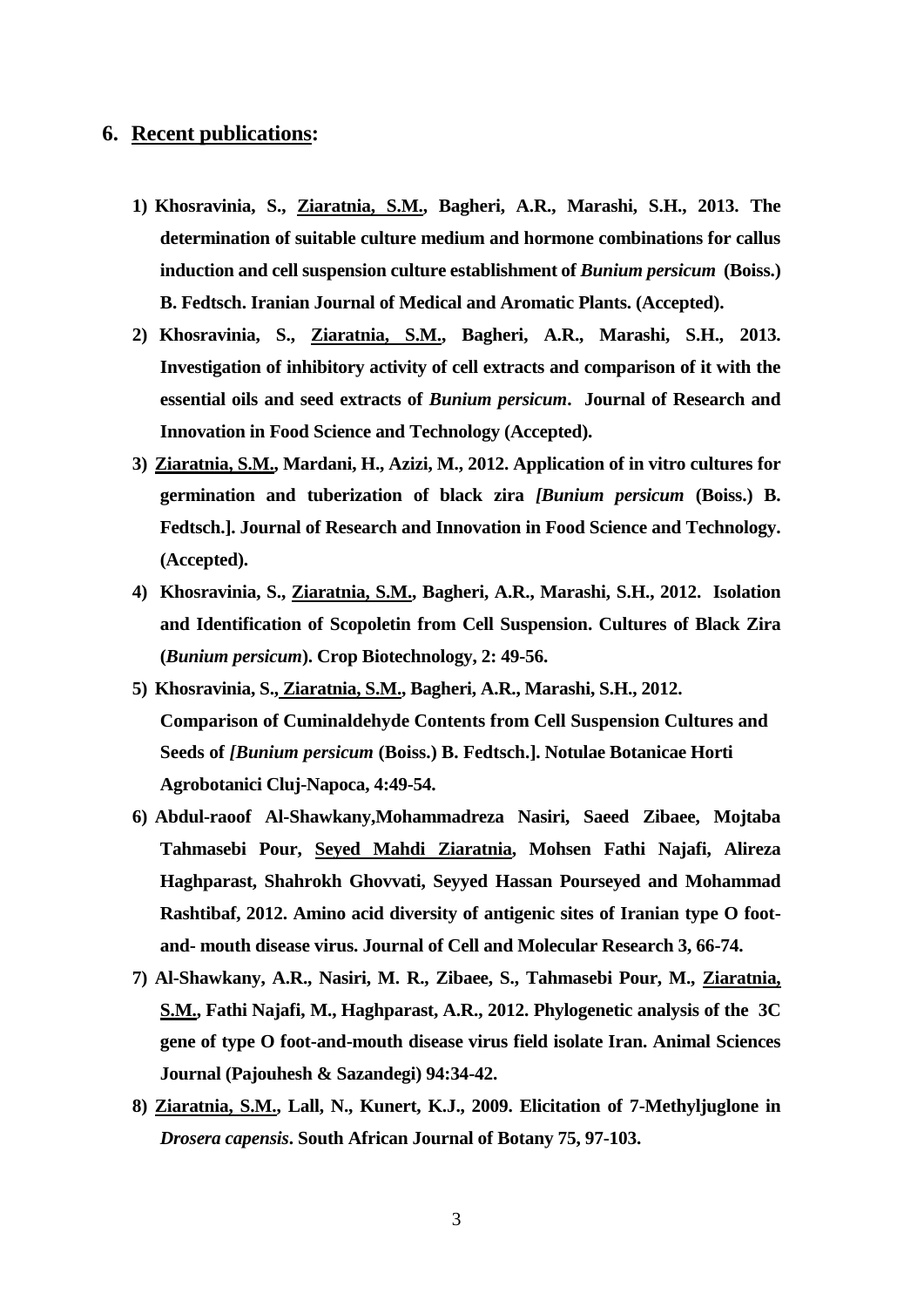**9) Ziaratniaa, S.M., Kiyoshi, O., Husseina, A. A., Muranaka, T., Lall, N., Kunert, K. J., Meyer, J.J. M., 2009. Isolation and identification of a novel chlorophenol from a cell suspension culture of** *Helichrysum aureonitens***. Chemical and Pharmaceutical Bulletin 57 (11) 1282-1283.**

## **7.Conference presentations:**

- **1. Ziaratnia, S.M., Role of Biotechnology in production of plant secondary metabolites, Key Speech, 3 rd Iranian Agricultural Biotechnology Congress. Ferdowsi University of Mashhad, Iran. 3-5 Sep, 2012.**
- **2. Ziaratnia, S.M., Salmani, E., Yassini, S.A., Investigation on the effect of plant growth regulators on callus induction of Saffron (***Crocus sativus* L.**). 3 rd Iranian Agricultural Biotechnology Congress. Ferdowsi University of Mashhad, Iran. 3-5 Sep, 2012.**
- **3. Ziaratnia, S.M., Salmani, E., 2012. Investigation on the effect of plant growth regulators on callus induction of seedless Barberry (***Berberis vulgaris***). 3 rd Iranian Agricultural Biotechnology Congress. Ferdowsi University of Mashhad, Iran. 3-5 Sep, 2012.**
- **4. Isolation and identification of a fluorescent compound from cell suspension cultures of Black zira [***Bunium persicum* **(Boiss.) B. Fedtsch.]. 3 rd Iranian Agricultural Biotechnology Congress. Ferdowsi University of Mashhad, Iran. 3-5 Sep, 2012.**
- **5. Khosravinia, S., Ziaratnia, S.M., Bagheri, A.R., Marashi, S.H., Effect of different levels of growth regulators on callus induction of [***Bunium persicum* **(Boiss.) B. Fedtsch.]. 12th Iranian Genetics Conference. May 21-23, 2012.**
- **6. Khosravinia, S., Ziaratnia, S.M., Bagheri, A.R., Marashi, S.H., Composition of essential oils from cells suspension cultures of Bunium persicum (boiss.) by supercritical fluid, solvent and hydrodistillation methods. National Congress on on Medicinal plants**
- **7. Mardani, H., Ziaratnia, S.M., Azizi, M., Application of in vitro cultures for germination and tuberization of black zira [Bunium persicum (Boiss.) B. Fedtsch.]. National Congress on Medicinal plants. May 16-17, 2012**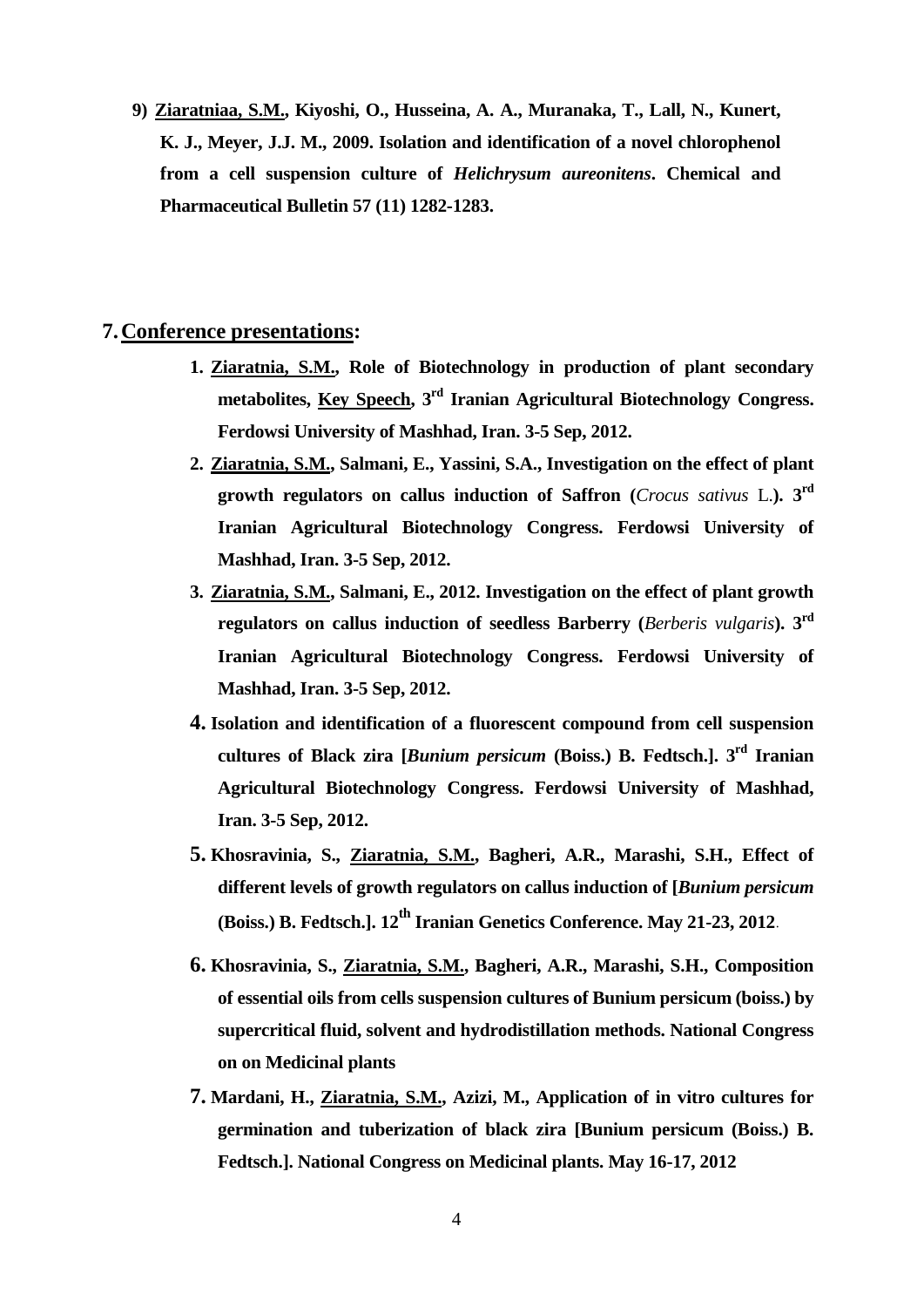- **8. Ziaratnia, S.M., Kiyoshi, O., Hussein, A.A., Muranaka, T., Lall, N., Kunert, K.J., Meyer, J.J.M. Isolation and identification of a novel chlorophenol from a cell suspension culture of** *Helichrysum aureonitens***. South African Association of Botanists - 2009.**
- **9. Ziaratnia, S.M., Hussein, A.A., Kiyoshi, O., Muranaka, T., Kunert, K.J., Meyer, J.J.M. A novel phenolic compound and an alternative biosynthetic pathway for flavonoids in** *Helichrysum aureonitens***. South African Association of Botanists- 2008.**
- **10. Ziaratnia, S.M., Meyer, J.J.M., Kunert, K.J., Lall, N., Elicitation of 7- Methyljuglone in Drosera capensis. South African Association of Botanists - 2006.**

## **D: Research and academic position background**

- **1. Research Institute of Science and Food Technology (RISFT) (1995 till now) Position: Researcher Mashad-Iran** 
	- **2. Iranian Research Organization for Science and Technology (IROST) (1993 till 1995) Position: Researcher Shiraz-Iran; Field of work: Biotechnology (Plant tissue culture)**

#### **E: WORKSHOPS (INSTRUCTOR AND LECTURER)**

 **Gene Cloning and Expression in** *Saccharomyces cerevisiae***, by: RIFST, RVSRI, FIB (Mashhad-Iran) 2012.**